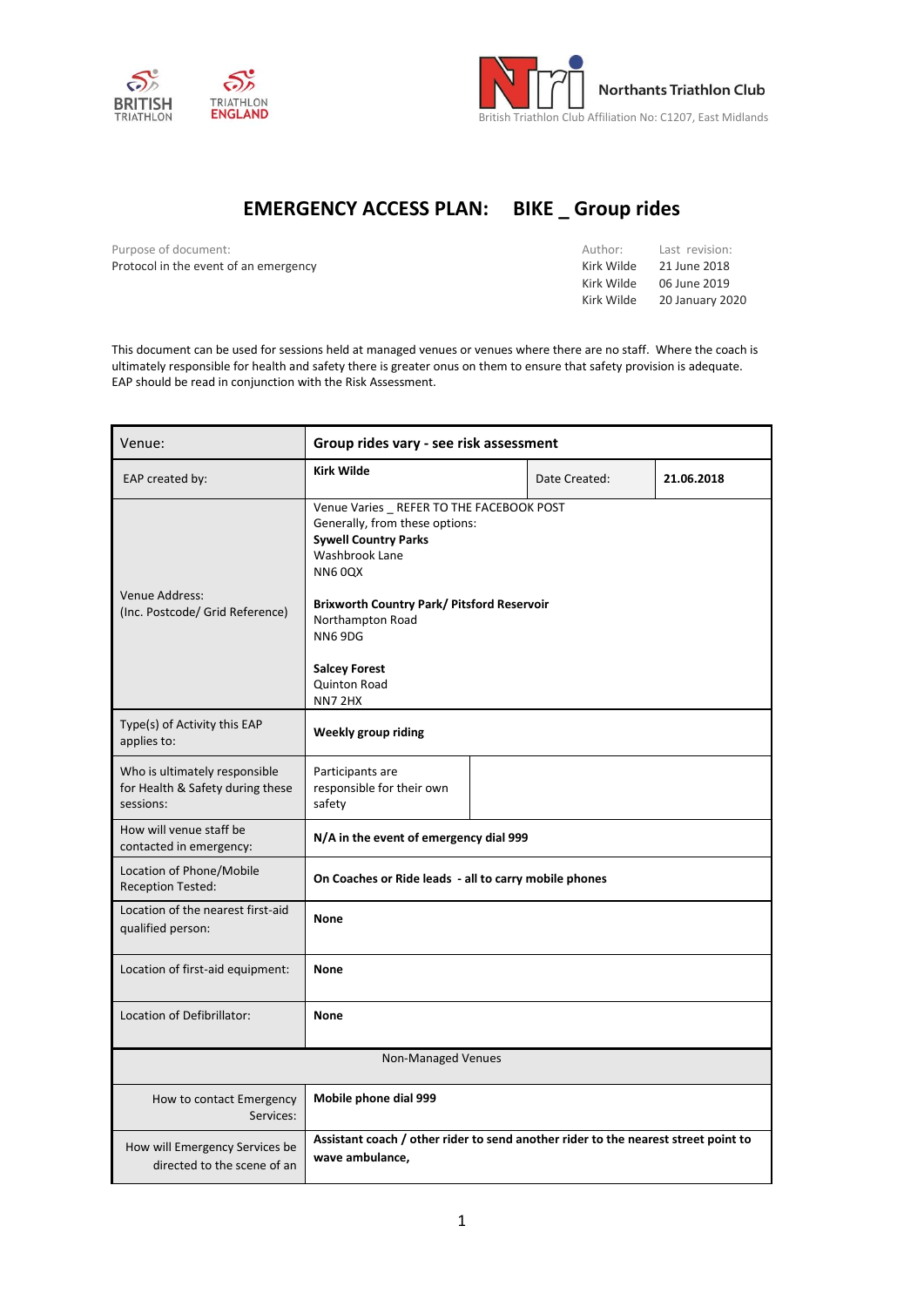





British Triathlon Club Affiliation No: C1207, East Midlands

|                                                     | incident:                                                                                                                                                                                                                                                                                                                                                                                           |                                                                                                                                                                                                                                                                                                                     |  |  |
|-----------------------------------------------------|-----------------------------------------------------------------------------------------------------------------------------------------------------------------------------------------------------------------------------------------------------------------------------------------------------------------------------------------------------------------------------------------------------|---------------------------------------------------------------------------------------------------------------------------------------------------------------------------------------------------------------------------------------------------------------------------------------------------------------------|--|--|
| Who else is available to help in<br>case of issues: |                                                                                                                                                                                                                                                                                                                                                                                                     | 999 emergency services                                                                                                                                                                                                                                                                                              |  |  |
| <b>Managed Venues:</b>                              |                                                                                                                                                                                                                                                                                                                                                                                                     | List the Actions that the COACH can undertake to ASSIST venue staff: (NOT RELEVANT FOR THIS ASSESSMENT)                                                                                                                                                                                                             |  |  |
| <b>Non-Managed Venues:</b>                          |                                                                                                                                                                                                                                                                                                                                                                                                     |                                                                                                                                                                                                                                                                                                                     |  |  |
| <b>Missing Person:</b>                              | List ALL the Actions that the COACH will undertake and Manage others to do if any of the following situations occurs:<br>Stop, wait, send x 2 competent riders back for a decided time and return to the group.<br>- try contact the person by mobile.<br>- after session contact person to see if they made it home safely. If no response by the end of the<br>day then inform the Club secretary |                                                                                                                                                                                                                                                                                                                     |  |  |
| <b>Minor Injury:</b>                                | Stop the session, ensure rider and others are safe.                                                                                                                                                                                                                                                                                                                                                 |                                                                                                                                                                                                                                                                                                                     |  |  |
|                                                     | Administer first aid, If you have to help them, ask permission and be aware of personal handling<br>sensitivities (venerable people/ impaired/ sex orientation/age / location of injury etc)                                                                                                                                                                                                        |                                                                                                                                                                                                                                                                                                                     |  |  |
|                                                     |                                                                                                                                                                                                                                                                                                                                                                                                     | Consider altering the route to get the casualty home soon as appropriate.                                                                                                                                                                                                                                           |  |  |
|                                                     |                                                                                                                                                                                                                                                                                                                                                                                                     | Check the bike it still roadworthy if deciding to proceed and monitor the casualty.                                                                                                                                                                                                                                 |  |  |
|                                                     | the casualty.                                                                                                                                                                                                                                                                                                                                                                                       | Post session: Report the incident after to the club secretary and follow up with text, call etc to                                                                                                                                                                                                                  |  |  |
|                                                     |                                                                                                                                                                                                                                                                                                                                                                                                     | Complete the Accident form and send to the head coach, club secretary and casualty.                                                                                                                                                                                                                                 |  |  |
|                                                     |                                                                                                                                                                                                                                                                                                                                                                                                     | Review EAP and RA and update accordingly.                                                                                                                                                                                                                                                                           |  |  |
| Major Injury:                                       |                                                                                                                                                                                                                                                                                                                                                                                                     | Stop the session, move the person to a safe position as appropriate (they might not be able to be<br>moved, if in doubt don't move them and create a safe surrounding) (try keep them warm, dry etc)                                                                                                                |  |  |
|                                                     |                                                                                                                                                                                                                                                                                                                                                                                                     | Administer first aid, Ask another member to call the emergency services or arrange transport to<br>nearest after hour care (as circumstance requires).                                                                                                                                                              |  |  |
|                                                     |                                                                                                                                                                                                                                                                                                                                                                                                     | At least two persons are to remain with the casualty until help arrives.                                                                                                                                                                                                                                            |  |  |
|                                                     | the casualty.                                                                                                                                                                                                                                                                                                                                                                                       | Post session: Report the incident after to the club secretary and follow up with text, call etc to                                                                                                                                                                                                                  |  |  |
|                                                     |                                                                                                                                                                                                                                                                                                                                                                                                     | Complete the Accident form and send to the head coach, club secretary and casualty.                                                                                                                                                                                                                                 |  |  |
|                                                     |                                                                                                                                                                                                                                                                                                                                                                                                     | Review EAP and RA and update accordingly.                                                                                                                                                                                                                                                                           |  |  |
| Mechanical<br>failure                               | - Note location.<br>and collect stranded rider.                                                                                                                                                                                                                                                                                                                                                     | - Ensure that cyclist is in a safe location.<br>- Help to be summoned- Emergency contact or member of group to ride to base and come back<br>- At least one other rider should stay with the stranded party and they should have a phone.<br>- Post ride, call or contact rider to ensure they arrived home safely. |  |  |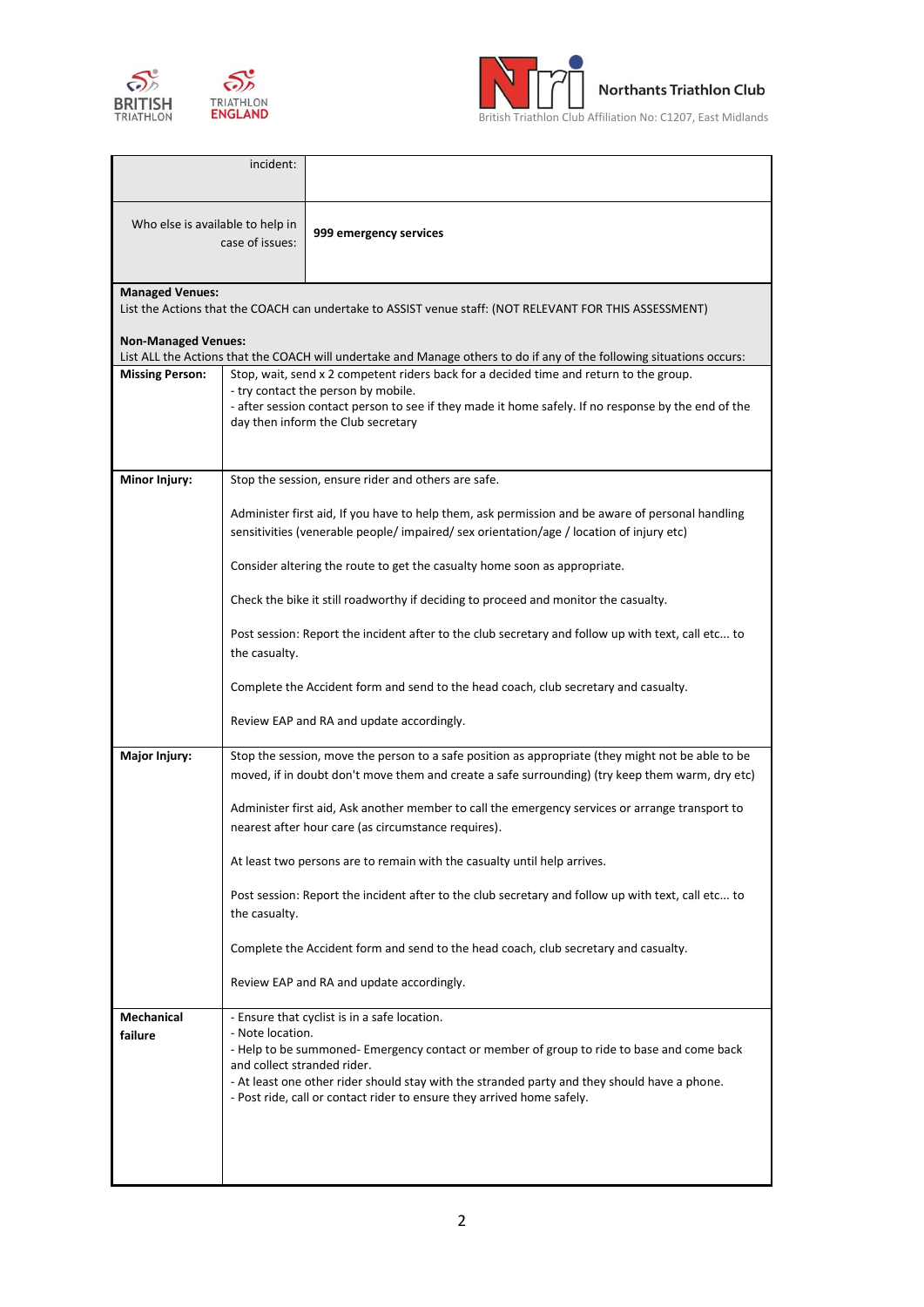



## **Insert Diagram(s) of layout of venue with key safety elements marked (this page is intended to be shared between Risk Assessment and EAP):**

VENUE AND ROUTES VARY, COACH OR SESSION PLANNER IS TO IDENTIFY ANY SPECIFIC ISSUE, EVENTS, HAZARD ON THE ROUTE PLANNED BT WEDNESDAY OF THE SATURDAY RIDE. THE SESSION DELIVERER / RIDE LEAD IS TO COMMUNICATE THESE AT THE BRIEFING.